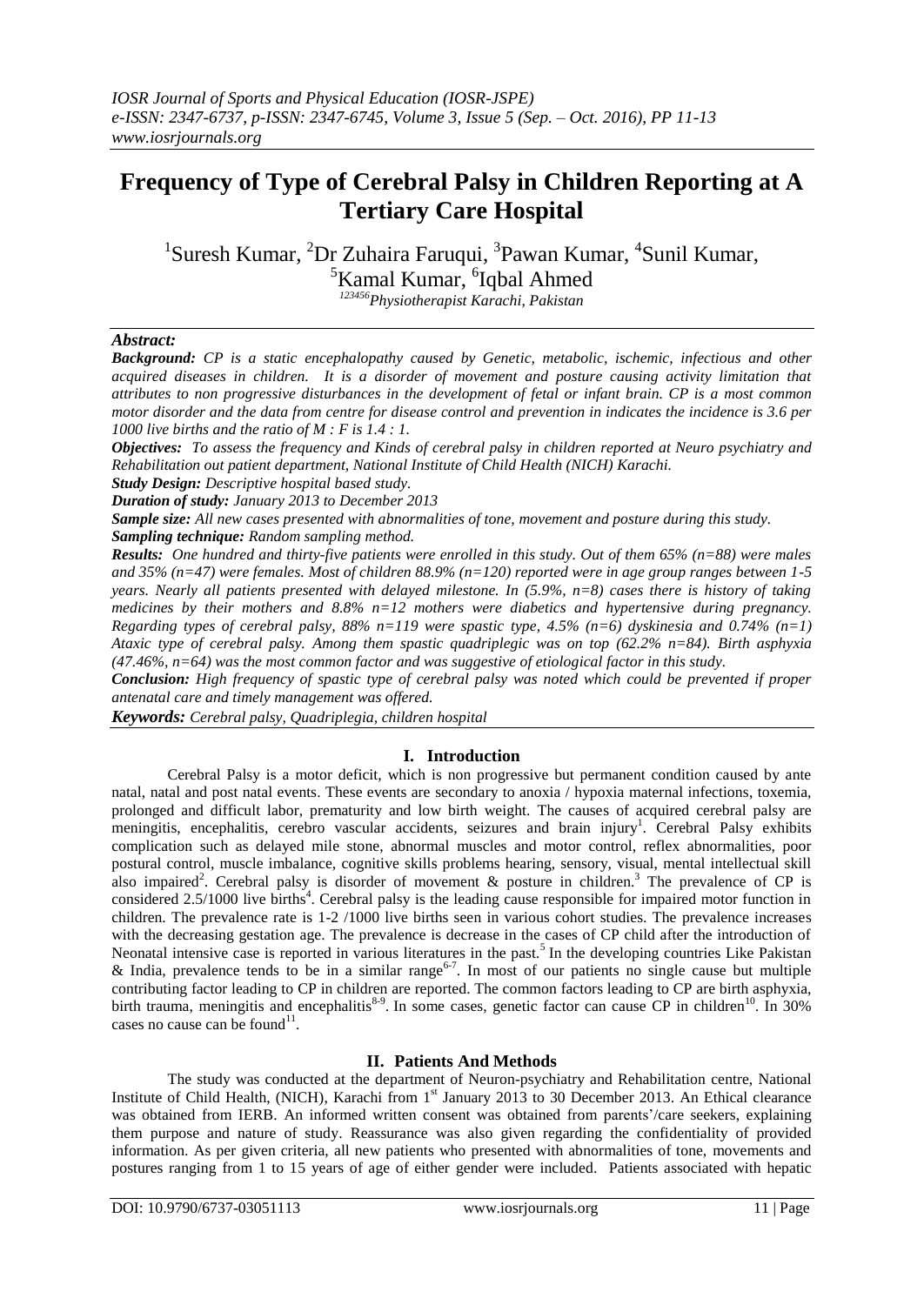spleenomegaly, degenerative brain disease having myopathies and neuropathies were excluded. A semi structured proforma consisting of demographic data, age gender, source of referral and relationship with the accompanying person was recorded. In addition, complication during pregnancy and delivery, vaccination status, developmental mile stone, neurological and developmental findings with associated problem were also noted. Simple random sampling procedure was used out for data collection. Data feeding and analysis was accomplished by using computer SPSS (Statistical Package for Social science) version – 17. As it is a descriptive study, so results are presented in frequencies and percentages only. However, mean and standard deviation (SD) is calculated for quantitative variables.

#### **III. Results**

One hundred and thirty-five patients were enrolled in this study. Out of them 65% (n=88) were males and 35% (n=47) were females. Male to female ratio was  $1.87:1$ (Fig: I). Most of children 88.9% (n=120) reported were in age group ranges between 1-5 years. Majority of Cerebral palsy children born in hospital  $(71.85\%, n=97)$ , full term pregnancy  $(85.2\%, n=115)$  and Vaccination  $(89.63\%, n=121)$  Ref. Table1. Nearly all patients presented with delayed milestone. In (5.9%, n=8) cases there is history of taking medicines by their mothers and 8.8% n=12 mothers were diabetics and hypertensive during pregnancy. Regarding types of cerebral palsy, 88% n=119 were spastic, 4.5% (n=6) Dyskinetic and 0.74 (n=1) Ataxic. Six percent (n=9) of cases were not classified. Among them spastic quadriplegic was on top (62.2% n=84). Rests were diplegia, paraplegic hemiplegia etc (Table II).

Birth asphyxia (47.46%,  $n=64$ ) was the most common factor and was suggestive of etiology factor in this study. Rests include kernicterus (16.3%, n=22), prematurity and low birth weight (22.97%, n=31) and meningoencephalitis (7.41%, n=10) etc. Seizure disorders (32.59%, n=46) were the most common associated clinical problem followed by contractures (25.59%, n=34) and behavioral problems (16.3%, n=22). Rests include bony abnormalities, visual and hearing problems etc. Majority of patient (40.74%, n=55) received physical therapy. Cerebral palsy children also received neurological, psychiatric, occupational and speech therapy.



**Table I** Demographic Characteristics of patients associated with C.P (n=135)

| SNo            | <b>Characteristics</b> | Category         | <b>Number</b> | Percentage |
|----------------|------------------------|------------------|---------------|------------|
| 1              | Gender                 | Male             | 88            | 65         |
|                |                        | Female           | 47            | 35         |
| $\overline{c}$ | Age                    | $1 - 5$          | 120           | 88.9       |
|                |                        | $6-10$           | 13            | 9.6        |
|                |                        | $11 - 15$        | 02            | 1.5        |
| 3              | Education              | Middle           | 24            | 17.8       |
|                |                        | Elementary       | 61            | 45.2       |
|                |                        | None             | 50            | 37.0       |
| $\overline{4}$ | Place of birth         | Karachi          | 92            | 68.2       |
|                |                        | Out side Karachi | 43            | 31.8       |
| 5              | of<br>Source           | Self             | 42            | 31.1       |
|                | referral               | Doctor           | 60            | 44.4       |
|                |                        | Relative         | 25            | 18.5       |
|                |                        | Other            | 08            | 6.0        |
| 6              | Accompanying           | Father           | 20            | 14.82      |
|                | person                 | Mother           | 60            | 44.44      |
|                |                        | Both             | 45            | 33.33      |
|                |                        | Other            | 10            | 7.41       |
| $\overline{7}$ | of<br>Place            | Home             | 38            | 28.15      |
|                | delivery               | Hospital         | 97            | 71.85      |
| 8              | Vaccination            | Complete         | 121           | 89.63      |
|                |                        | Incomplete       | 10            | 7.41       |
|                |                        | None             | 04            | 2.96       |